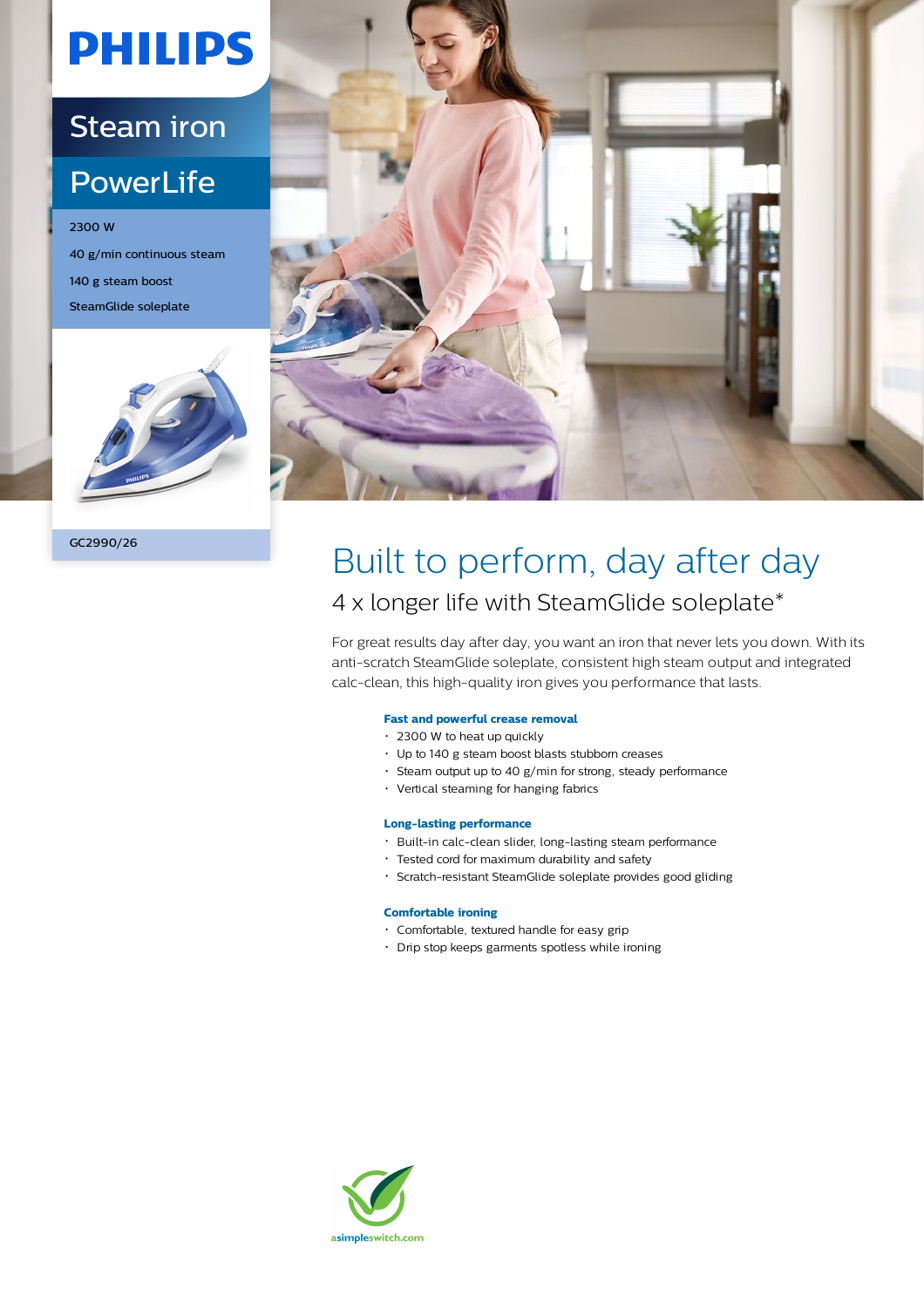## **Highlights**

#### **2300 W to heat up quickly**



Delivers a fast warm-up and powerful performance.

#### **Steam boost up to 140 g**



Penetrates deeper into fabrics to easily remove stubborn creases.

#### **Continuous steam up to 40 g/min**



Strong and consistent steam output to remove creases faster.

#### **Vertical steam**



The vertical steam function lets you refresh garments right on the hanger and remove creases from curtains as they hang. No ironing board required.

#### **SteamGlide soleplate**



Our special SteamGlide soleplate smoothly glides over any fabric. It's also non stick, scratch resistant and easy to clean.

#### **Built-in calc-clean slider**



This iron operates with ordinary tap water. Calc-clean is a built-in cleaning function to remove calcium build-up, or lime scale, and maintain peak performance.

#### **Quality-tested cord**



All our steam iron cables are rigorously tested for maximum safety and durability.

#### **No more messy dripping**



Our Drip Stop system lets you iron delicate fabrics at low temperatures with confidence. There's no need to worry about water droplets causing stains.

#### **Comfortable handle**



A textured handle ensures you a comfortable, ergonomic grip, so you can keep hold of the iron without ever slipping.



asimpleswitch.com

#### **Philips Green Logo**

Philips Green Products can reduce costs, energy consumption and CO2 emissions. How? They offer a significant environmental improvement in one or more of the Philips Green Focal Areas — Energy efficiency, Packaging, Hazardous substances, Weight, Recycling and disposal and Lifetime reliability.